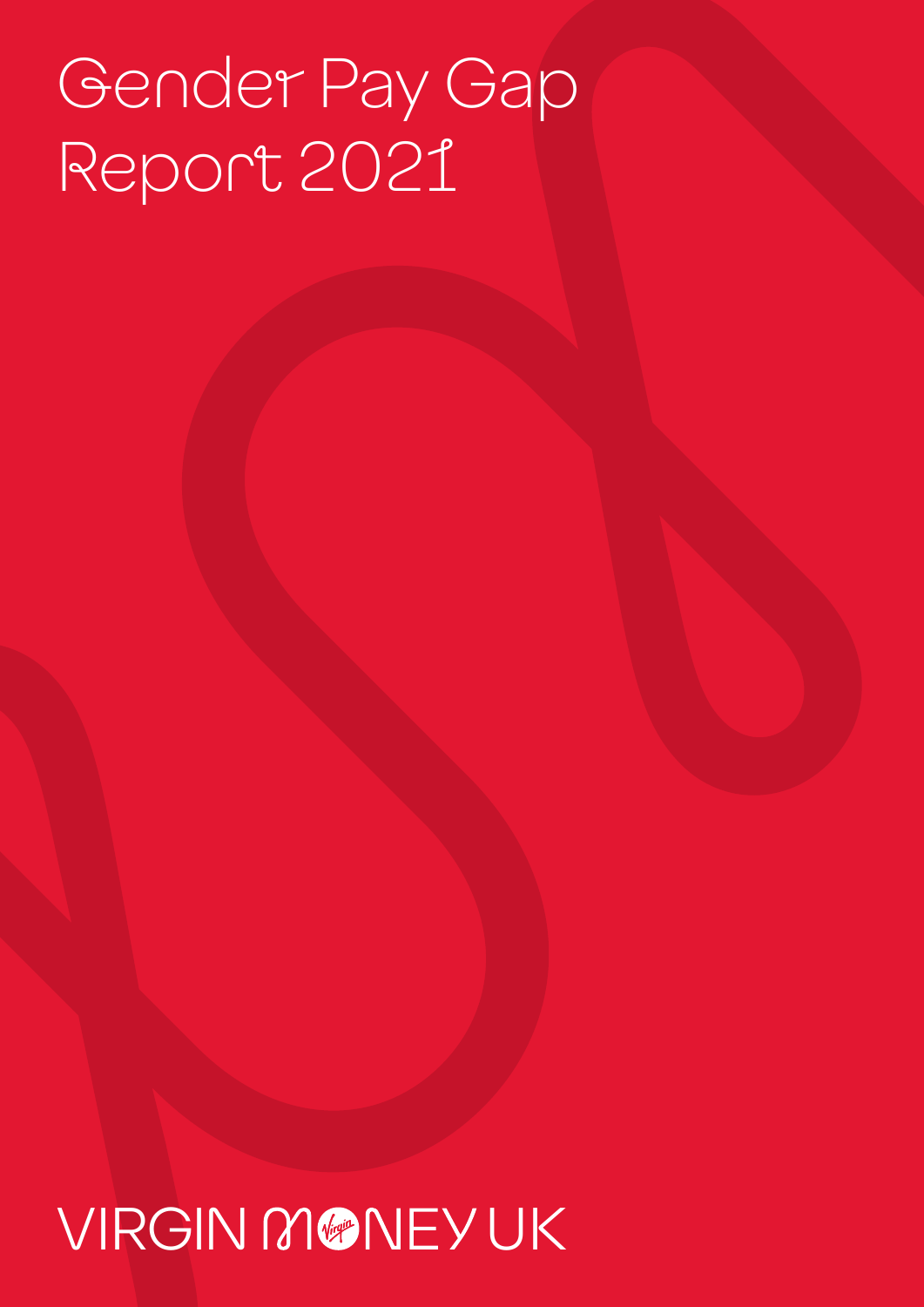## Virgin Money Gender Pay Gap Report 2021

We strongly believe our colleagues deliver their best for customers when they can be themselves at work. That's why we put inclusion at the heart of our culture. It's embedded in our values, our expectations of leaders and it's also being driven through everything across the business.

We are passionate about fairness, equality and inclusion, and we fully support the UK Government initiative to improve equality through collecting and reporting gender pay data. It's pushing us to work harder and to think more deeply about how we drive inclusion.

## How the Gender Pay Gap is calculated

If all company employees were lined up in female and male lines - in order of pay from highest to lowest, the **median gender pay gap** compares the hourly pay of the woman in the middle and the hourly pay of the man in the same position. The **mean gender pay gap** shows the difference in the average hourly rate of pay between men and women in a company.

All figures are based on 5 April 2021. Bonus pay gap calculations are based on employees who were paid a bonus in the 12 months to the snapshot date of 5 April 2021.

### It's time for the results...

At Virgin Money, men and women are paid equally for doing the same or similar jobs. Across our business, 57.4% of our colleagues were women on 5th April 2021 (this is when we complete our gender pay gap analysis). We have a majority of women in three quartiles of the business. The key factor behind our pay gap is that overall, we still have more men than women in our upper quartile and significantly more women in customer facing roles (which are often more junior).

| Difference between men<br>and women | Mean<br>(average) | <b>Median</b><br>(middle) |      |                            |  |
|-------------------------------------|-------------------|---------------------------|------|----------------------------|--|
| Gender Pay Gap                      | 29.7%             | 34.9%                     | 89.5 | % of males<br>paid a bonus |  |
| Gender Pay Gap Bonus                | 25.3%             | $0^{\ast}\%$              |      |                            |  |

\* In 2020, all colleagues (excluding leadership and extended leadership teams) received a flat-rate special recognition award. As a result, the median bonus gap for 2021 is 0%.

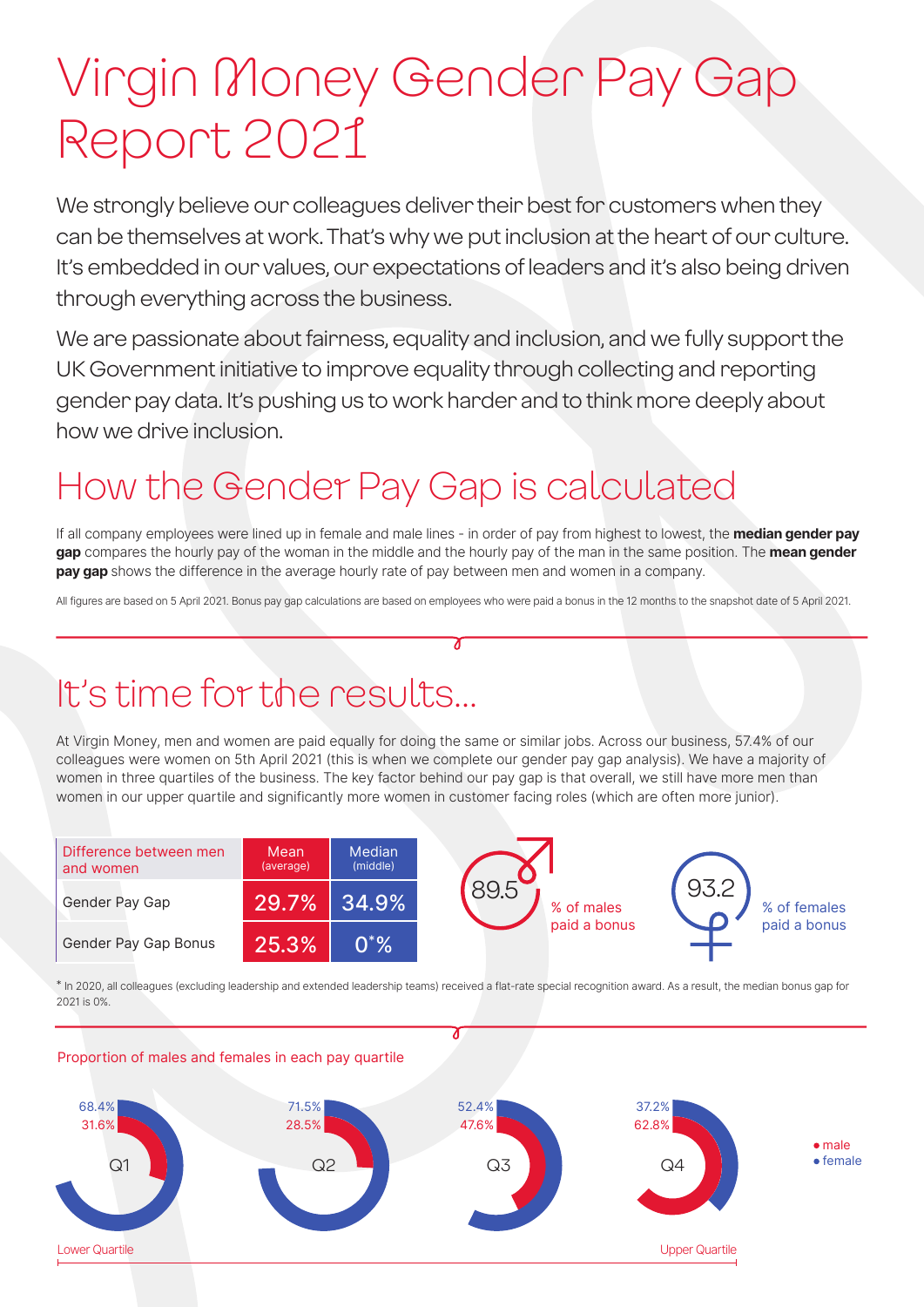### Our story

We have built on our progress from 2020 by achieving our target of 40% of senior management roles filled by women. Today, it's 41% at this level (the data is from our WIFC submission as at 31/08/21). We are continuing to focus on this space by targeting gender balance as we look ahead. By this, we mean at least 45% men and 45% women amongst our senior leaders. This allows some flexibility to account for those who identify as non-binary.

We have improved our monitoring of recruitment approaches and the upskilling of hiring managers. This helps people leaders treat recruitment as a real leadership moment of truth, not only considering gender but all dimensions of diversity. We continue to extend how we attract good people,

build our inclusive culture in a post-pandemic landscape and use things like apprenticeships and returner programmes to help certain groups.

Our data shows us that we continue to have more women in our lower quartile roles, in particular in our Stores and customer service teams. In these areas, a lot of roles are part-time and we have found that throughout Virgin Money, most part-time roles are occupied by women. On the other hand, our upper quartile roles are more gender balanced. While some of this reflects trends in society, we are certainly not complacent. Our 'A Life More Virgin' approach (shown below) aims to get rid of inequalities and barriers for women.

|                                                   | Female        | Male          |
|---------------------------------------------------|---------------|---------------|
| <b>Board Members</b>                              | 3(33%)        | 6(66%)        |
| Senior Management (including Executive Directors) | 31(41%)       | 45 (59%)      |
| All Colleagues                                    | 4,677 (58.4%) | 3,334 (41.6%) |
|                                                   |               |               |

7

Based on September 2021 WIFC Submission

## Plan of action Our future

The delivery of our inclusion strategy will improve gender balance, as well as increasing diversity across all protected characteristics. More importantly, we're working hard to create a truly inclusive culture, where all colleagues can be themselves and feel valued and respected for who they are.

We have clear ambitions for the short, medium and longterm, covering representation, development, career support and other aspects of working life. We work hard to examine practices that create structural barriers and then remove them. That means changing performance, talent and career practices, addressing ways of working and looking at approaches to job design. It also means providing bespoke support where colleagues need it.

As we move into a more stable way of working and living with COVID, we are encouraged that an important barrier – location - has been removed. We are opening up remote working opportunities that would have previously been in our key hub locations.

We recognise that for those at the beginning of their career, social contact, networking opportunities and the ability to collaborate is really important. So, we are working through plans to create a progressive and inclusive approach for colleagues and taking steps to improve our gender balance to positively impact the gender pay gap.

Our approach to post-Covid working, A Life More Virgin, has specifically been designed to support colleagues at different stages of their life and career. This is of particular benefit to women, who continue to have more responsibility for childcare. The approach also gives colleagues the opportunity to flex where, when and how they work so they can be at their best. Again, this is of particular benefit to women as they typically have more responsibilities outside their role with us.

7

71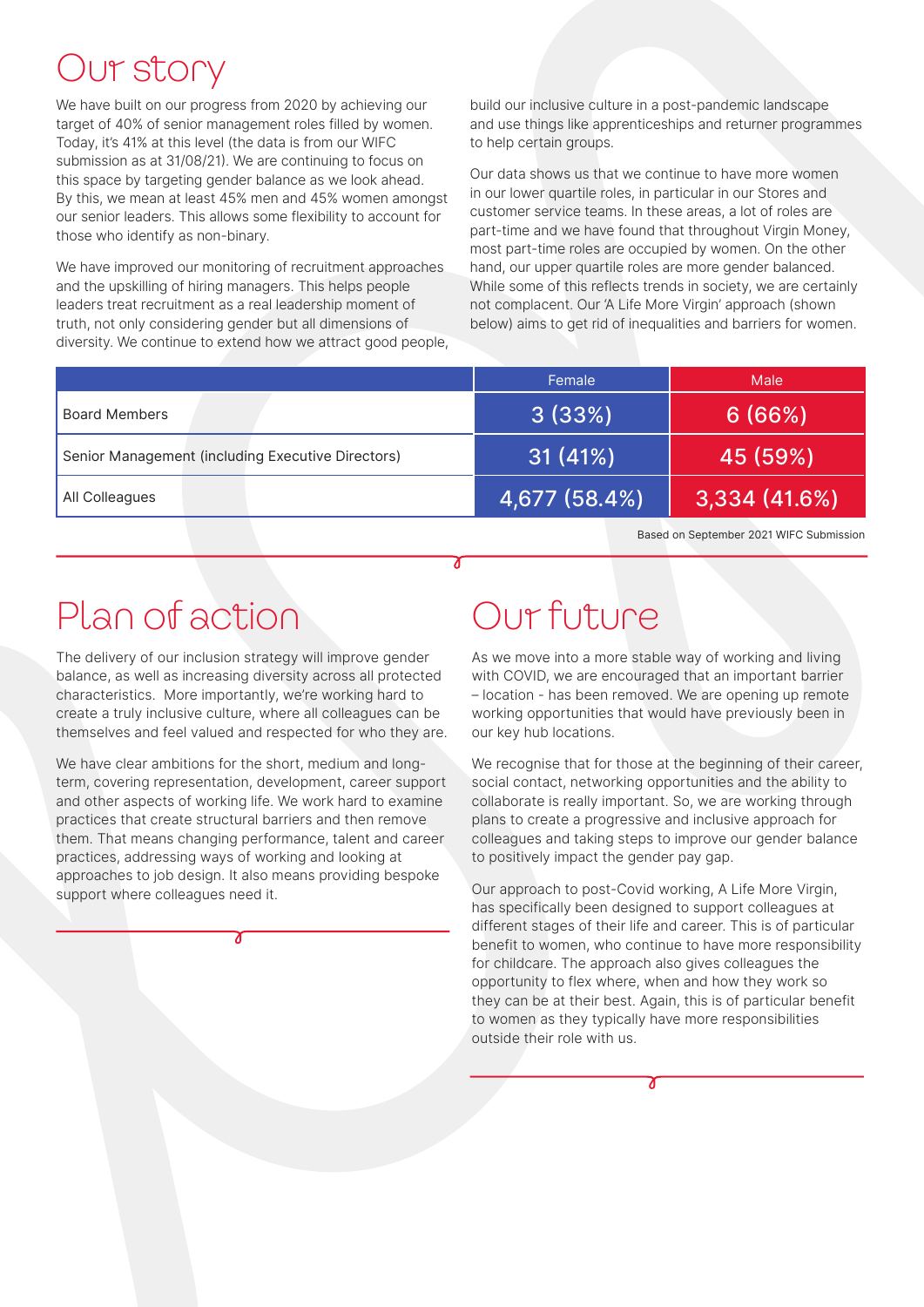## Leading from the front

Being inclusive is at the heart of our leadership expectations. We're currently upskilling all 1200 people leaders in the context of new ways of working. These emphasise the need for people leaders to work flexibly with colleagues to set up their ideal working situation while continuing to meet customer needs. The expectations show the need for safety, trust and empathy and leadership reviews have been built into performance management and development. In the coming year, we will invest in the things people leaders need to perform in line with these expectations.

We are also supporting diverse talent at more senior levels to progress their careers within Virgin Money. This programme includes exposure to brilliant external leadership, internal career development and the opportunities to network and work with the senior leaders in the business.

## Our people

**We have continued to listen to our colleagues through feedback, engagement surveys and our colleague networks. This means we are acting on colleague insight and we can tailor our support to their needs, including:**

#### Supporting colleague careers

- Based on colleague feedback, we have supported them with a range of workshops to help internal career development within Virgin Money.
- Working with partners, we have delivered our Springboard Programme to support female colleague development and our Career Sponsorship Programme for colleagues from ethnic minority backgrounds. We will run both of these again in 2022 and broaden our scope and scale of the Career Sponsorship Programme to support all colleague networks.

### Being there for our returners

- We continue to deliver our Welcome Back Programme to support colleagues who have been away due to parental leave or long term sickness. We have adapted these sessions to make sure they reflect our new ways of working.
- We plan to partner with Women Returners in 2022 to support female talent returning to the workplace, having previously worked with them in 2018 and 2019.

### Tackling the challenges of the menopause

- We know that for some, the menopause can be career impacting and, in some cases, limiting. So, we have partnered with Henpicked and worked with our leadership team to raise awareness of the impacts of the menopause and offer support to colleagues.
- In the autumn of 2021, we launched a menopause campaign across Virgin Money. There is new guidance designed to support colleagues and people leaders and provide a network to share experiences. This is in partnership with Henpicked, who are leading the way in this space, and we'll hugely benefit from access to their Menopause in the Workplace tools.

#### Parental leave

- We know parental leave can impact careers and our intent is to make sure we have a harmonised approach that supports colleagues taking parental leave. This will be a day one benefit and includes 20 weeks of full pay that is gender neutral and can be taken any time in the child's first two years.
- This approach is intended to create change in two ways:
	- Gender neutral benefits aim to encourage both parents to take leave, balancing responsibilities and career impact on couples.
	- From listening to colleagues, we know the delay in access to maternity rights can be a barrier to moving company (disproportionately affecting women). Day one rights give women the chance to change company with much greater confidence.
- The scale and flexibility of time also means people can plan around their life and work, rather than having to take all or nothing parental leave.

7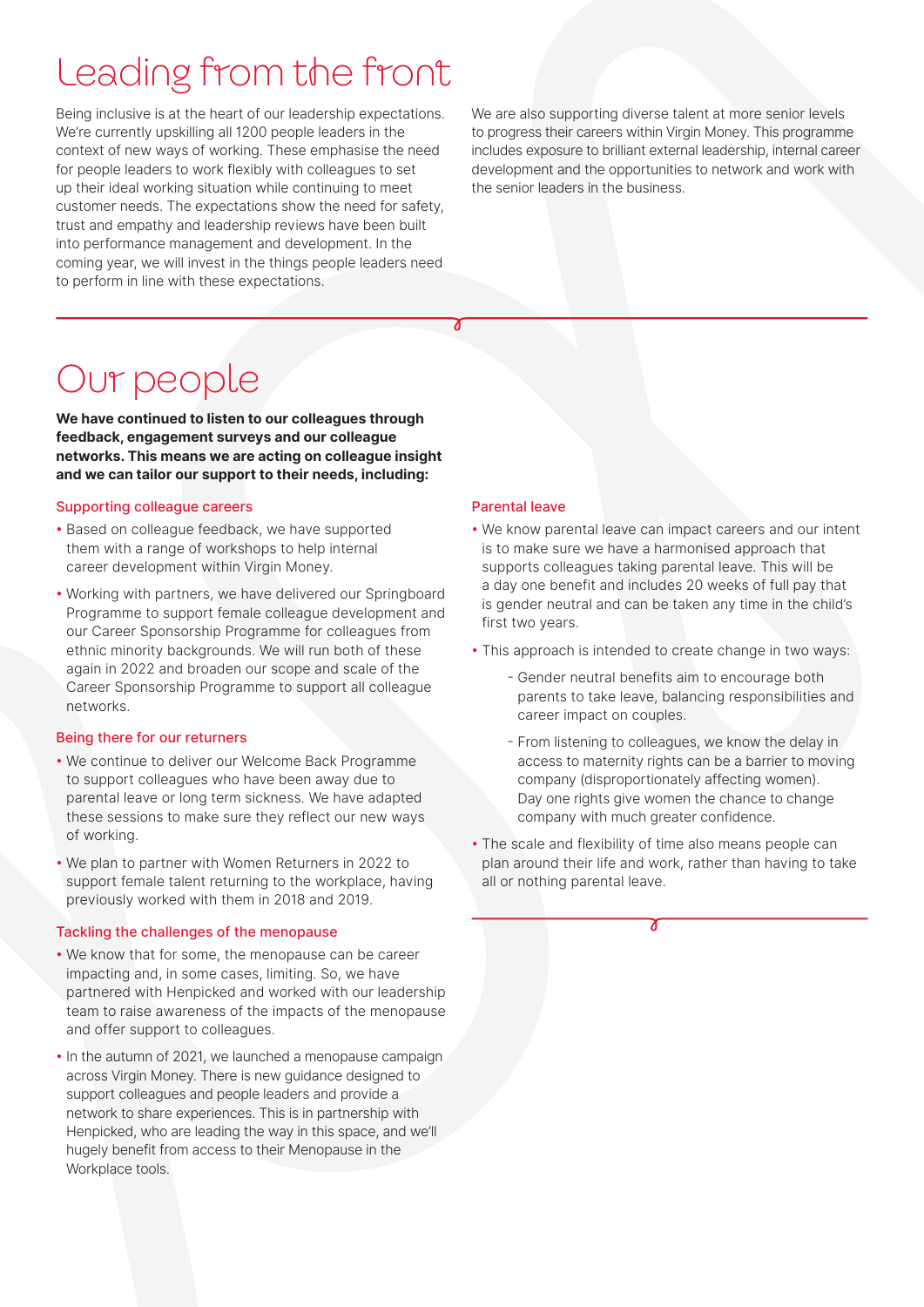A Life More Virgin is our approach to the future of work, driven by our goal of becoming a digital bank that's engaged, high performing and purpose led.

We are not adopting a simple hybrid 'three in, two out' model of work - we don't believe that one size fits all. Instead, we are disrupting our ways of working, norms and culture to create a work-life model where colleagues can live their best life. This way, we are all working in a more flexible and digital way and are happier and healthier. This approach brings several benefits, including:

- Giving colleagues a good balance of work locations so they have freedom in terms of where and when to work.
- A more diverse workforce.
- A larger talent pool as we no longer have to hire colleagues in specific geographic locations.
- Allowing colleagues to flex their work around their personal commitments, encouraging a good work-life balance.
- Streamlining how we work, such as focusing on specific activity like networking, collaboration and report writing.
- Supporting our sustainability strategy through reduced commuting time and helping to improve colleagues' mental health.
- In the design of A Life More Virgin, we've listened to colleagues and are aiming to create a truly inclusive approach. However, we know there will be some unintended consequences. We'll have a flexible approach and keep an eye on things to make sure we're guarding against any kind of discrimination.

7

### A Life More Virgin Knowing our colleagues

We want everyone at Virgin Money to feel welcome, supported and able to succeed. To do that, we need to properly understand our colleagues. That's why we regularly ask them to update the diversity and inclusion section on our people system. The information helps us get a better understanding of who works with us, which groups are under-represented and whether everyone's needs are met.

We've already used the data to organise specific development programmes, update our policies and procedures and identify barriers and challenges faced by colleagues.

We've recently refreshed our diversity terms to make sure they capture who we ALL are at Virgin Money. 78% of colleagues (as of the end of October 2021) have shared at least one characteristic about themselves (their ethnicity or if they are part of the LGBT+ community, for example) this has increased from 59%. We are working hard to make sure colleagues are telling us more about themselves as this means we'll be well placed to support them.

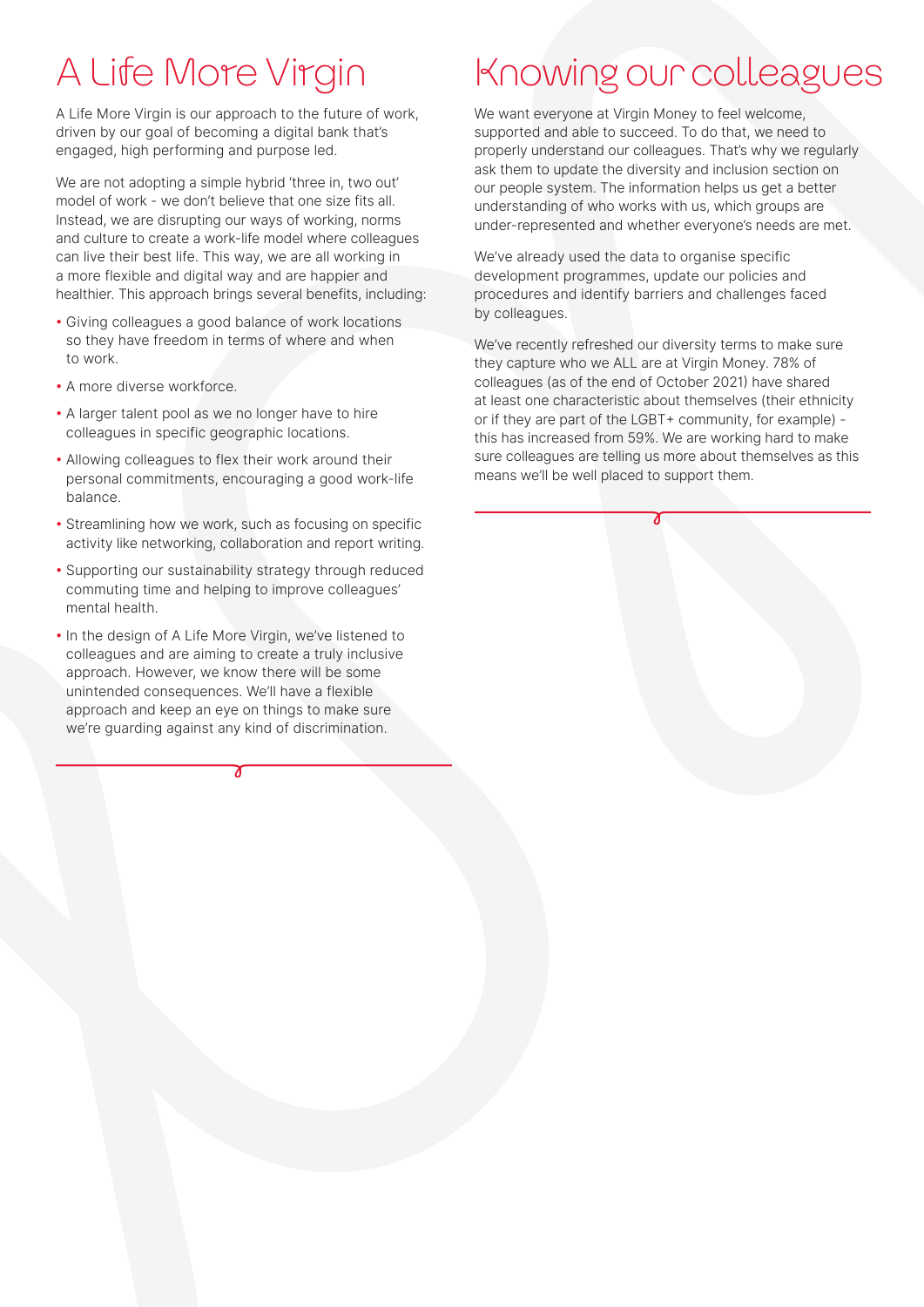### Our role in society

**Our role in society is really important to us - we want to reflect our communities and we work hard building networks to do that.**

#### Partnering and engaging

We have established a partnership with Kings Talk - a charity platform that champions men and provides a safe space to talk, learn and grow. The partnership supports the expansion of Kings Talk's activities to provide more help for the black community in London.

The aims of the partnership are to work together to develop and run a number of business and personal workshops and events designed to:

- Increase employability within the black community.
- Support & inspire black business owners and entrepreneurs.
- Uplift the black community.

Historically we have primarily been based in Glasgow and Newcastle, areas which have lower ethnic diversity than other parts of the UK. However, we want to make sure we are supporting people trying to make a difference and who may have greater influence than us. Working in London with King's Talk allows us to support a region where we're not heavily represented, and in a way that's difficult for banks to do usually. This means we can reach a talent pool and support the attraction of a more diverse candidate – as a result, this will positively impact our workforce representation at all levels.

#### STEM in the community

We continue our work in the STEM (Science, Technology, Engineering and Maths) area, engaging and inspiring young people to think about their future careers. We were thrilled to be nominated and successful in the 2021 North East STEM awards - an event that celebrates those who have enthused young people and their STEM teachers over the past year. In August 2021, we were awarded the 'Most Inspirational Maths Employer', with a particular mention to how our programmes inspired the next generation of STEM professionals in the North East.

#### Supporting veterans

Our Vets@Virgin network continues to work with Personnel Rehabilitation Centres (PRCs) through site visits and delivery of 'ready for work' programmes for people medically discharged from the forces. Over 250 service leavers have already benefited from 'ready for work' programmes supported by Virgin Money. The programme helps injured service personnel find employment in an industry of their choice. We have taken on more than 20 of those individuals since the programme started.

#### Developing careers

Last year, our Balance Colleague Survey gave us great insight into what female colleagues feel are barriers to career progression at Virgin Money. Based on the feedback, we built a bespoke development programme to target some of those themes. The Springboard Programme is designed for women from all backgrounds and all ages. It supports women to improve their skills and abilities and challenge power and equality while building confidence, assertiveness and a positive image. The programme provides time to reflect, share and, most importantly, set achievable goals for now and the future. Working with our Virgin Money Foundation, we secured opportunities for some of the Foundation's funded members to take part in the programme too. A second cohort of the programme commenced in November 2021 and we have again got space for Foundation funded members to take part.

#### Award-winning work

7

The ENEI is the UK's leading employer network, covering all aspects of equality and inclusion in the workplace. Their annual TIDE awards measures an organisation's approach and progress across eight areas - from leadership and accountability to training and development. Having achieved a silver award in 2020, we are proud that our progress has got us gold this year – only 12 of the 136 entries in 2021 achieved this level.